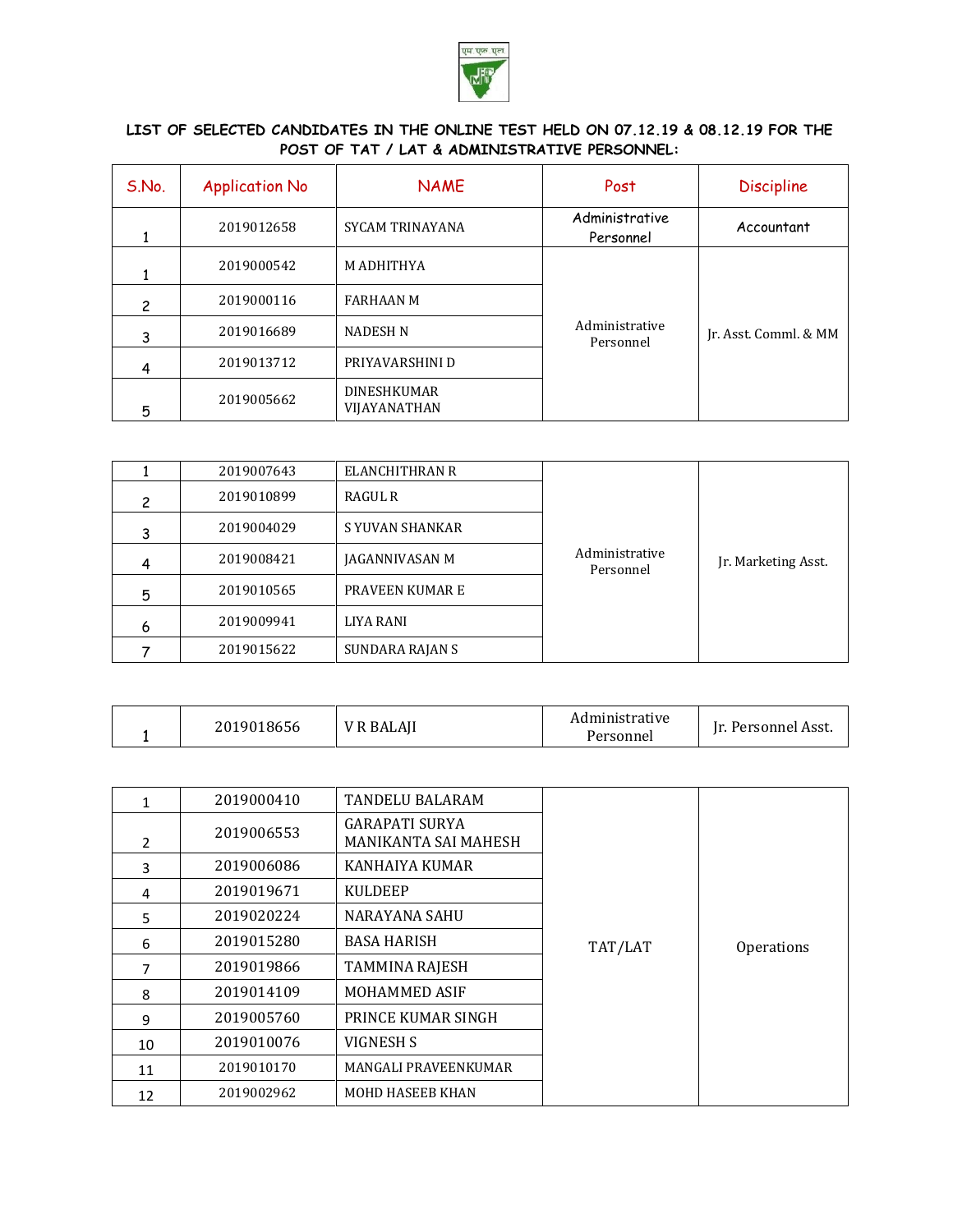| S.No | <b>Application No</b> | <b>NAME</b>               | Post    | <b>Discipline</b> |
|------|-----------------------|---------------------------|---------|-------------------|
|      |                       |                           |         |                   |
| 13   | 2019002366            | ARUN KUMAR GAUTAM         |         |                   |
| 14   | 2019007241            | <b>EASHWANT KUMAR</b>     |         |                   |
| 15   | 2019015174            | DHIRAJ KUMAR RAJAK        |         |                   |
| 16   | 2019003127            | MANOJKUMAR P              |         | Operations        |
| 17   | 2019008659            | <b>LOKESH KUMAR</b>       |         |                   |
| 18   | 2019009069            | <b>SURJEET</b>            |         |                   |
| 19   | 2019004703            | <b>VINAY KUMAR BHARTI</b> |         |                   |
| 20   | 2019000260            | <b>KULDEEP VERMA</b>      | TAT/LAT |                   |
| 21   | 2019002357            | <b>SATENDRA KUMAR</b>     |         |                   |
| 22   | 2019002824            | <b>MOHD SALMAN</b>        |         |                   |
| 23   | 2019020390            | SACHCHITA NAND MAURYA     |         |                   |
| 24   | 2019014321            | <b>SUNIL KUMAR</b>        |         |                   |
| 25   | 2019013741            | <b>DRAVIN PAL</b>         |         |                   |
| 26   | 2019009712            | <b>SHATRUGHN YADAV</b>    |         |                   |
| 27   | 2019001397            | PUSHPENDR GUPTA           |         |                   |

| 2019012569 | <b>BHARATH CHANDRAN</b> | TAT/LAT |             |
|------------|-------------------------|---------|-------------|
| 2019011306 | MOHAMMED SULAIMAN S     | TAT/LAT | Lab Analyst |

| 1              | 2019010326 | RITESH RANJAN                             |         |            |
|----------------|------------|-------------------------------------------|---------|------------|
| $\overline{2}$ | 2019014905 | <b>BHOLA KUMAR YADAV</b>                  |         |            |
| 3              | 2019017915 | DHANANJAI KUMAR GUPTA                     |         |            |
| 4              | 2019005157 | RAVIRANJAN                                |         |            |
| 5              | 2019017972 | <b>GAURAV KUMAR GAURAV</b>                |         |            |
| 6              | 2019009516 | ANJANA SINGH                              | TAT/LAT | Mechanical |
| 7              | 2019013793 | <b>ARUNACHALAM PV</b>                     |         |            |
| 8              | 2019006144 | DAYARAM SUSHANT                           |         |            |
| 9              | 2019018227 | <b>BUKKAPURAM</b><br><b>VENKATESWARLU</b> |         |            |
| 10             | 2019006259 | RAJA RAM                                  |         |            |

|   | 2019009605 | VIGNESH M S                              | TAT/LAT |            |
|---|------------|------------------------------------------|---------|------------|
|   | 2019008852 | <b>BUDDHA V CHANDRA</b><br><b>SEKHAR</b> | TAT/LAT | Electrical |
|   | 2019012765 | NALLABATI CHINNA RAO                     |         |            |
| 4 | 2019019429 | K MUKUNDA KUMAR                          | TAT/LAT |            |